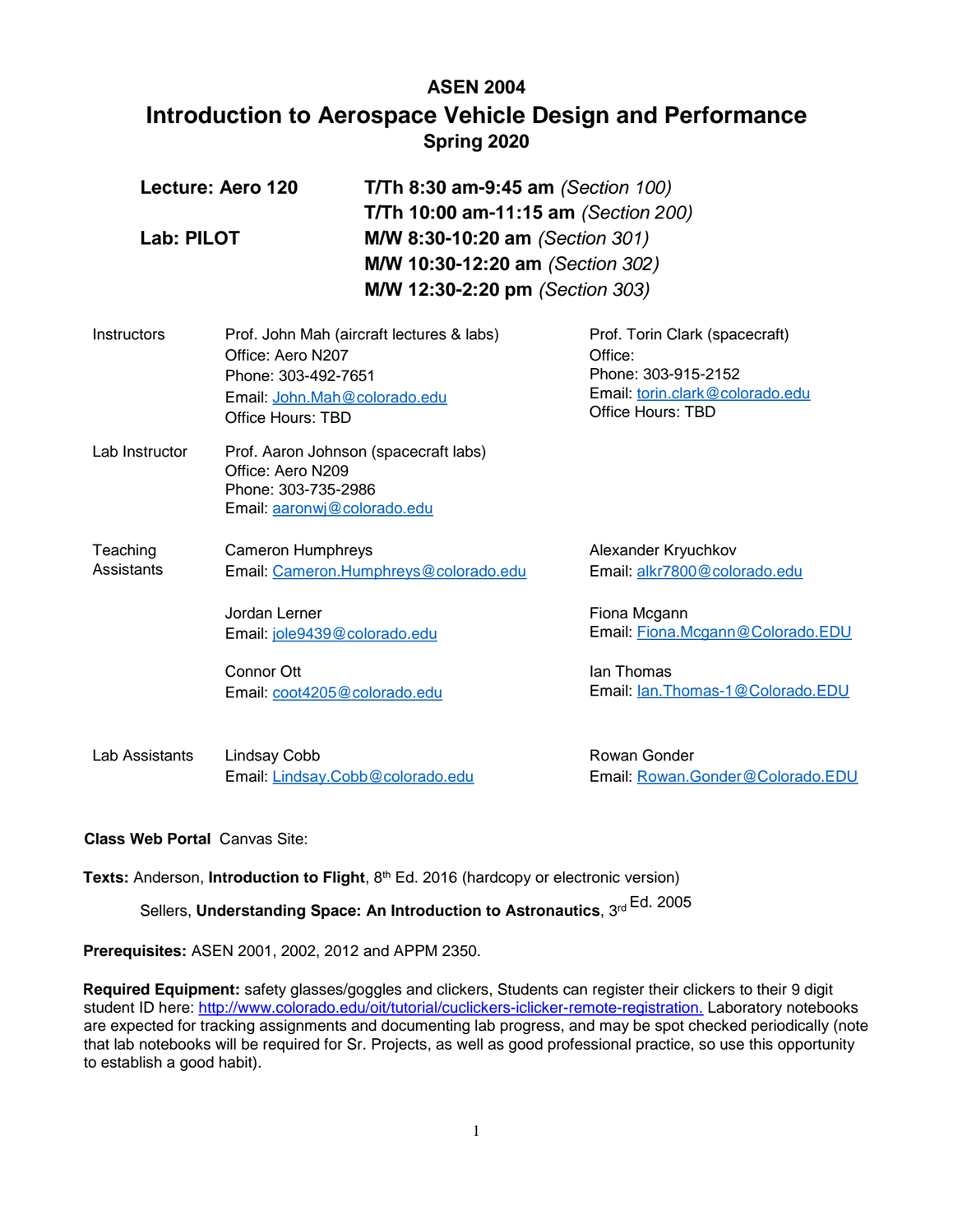**Course Objectives:** To introduce the theory and methods for design and performance analysis of aircraft and spacecraft. Aircraft topics include wing design, propulsion, aircraft performance, and stability and control. Spacecraft topics include mission design, rocket performance, orbital mechanics and spacecraft subsystems. Emphasis is placed on introducing systems engineering aspects of design and analysis for aerospace vehicles.

## **Topical Outline**

*Aircraft*

- 1. Elements of airplane design
- 2. Performance of airfoils and wings
- 3. Elements of airplane performance
- 4. Preliminary airplane stability and control
- 5. Preliminary airplane propulsion

#### *Spacecraft*

- 1. Elements of space mission design
- 2. Launch requirements and rocket performance
- 3. Introduction to astrodynamics
- 4. Overview of spacecraft subsystems
- 5. Introduction to spacecraft systems engineering

## **Grading**

## *Evaluated Outcomes*

The Department of Aerospace Engineering Sciences has adopted a policy of assigning grades according to "evaluated outcomes" in each course:

- **O1** Professional context and expectations (ethics, economics, business environment, etc.)
- **O2** Current and historical perspective
- **O3** Multidisciplinary, systems perspective
- **O4** Written, oral, graphical communication ability
- **O5** Knowledge of key scientific/engineering concepts
- **O6** Ability to define and conduct experiments, use instrumentation
- **O7** Ability to learn independently, find information
- **O8** Ability to work in teams
- **O9** Ability to design
- **O10** Ability to formulate and solve problems
- **O11** Ability to use and program computers

Evaluation of these outcomes allows an assessment of your performance and provides a major portion of the process we use for continuous assessment and improvement of the entire AES undergraduate curriculum. The model for these outcomes derives from several sources including the "*Desired Attributes of an Engineer*" as defined by The Boeing Company, and "curriculum reviews" from major aerospace corporations including The Boeing Co., Lockheed Martin Corp. and Ball Aerospace Corp. These inputs were combined with the AES faculty vision of the desired attributes of an aerospace engineer and the requirements of the Accreditation Board for Engineering and Technology (ABET) to produce this list of evaluated outcomes. Each assignment designed and graded to assess some combination of these outcomes.

*Grade Breakdown*: The two principal lecture and lab sections of the course, *Aero* and *Space*, are equally weighted. Your final grade is determined according to the following percentage breakdown.

| <b>Type</b> | <b>Description</b>       | Percentage              |
|-------------|--------------------------|-------------------------|
| Individual  | Quizzes                  | 10%                     |
|             | Exams (2 aero & 2 space) | 40% (10% for each exam) |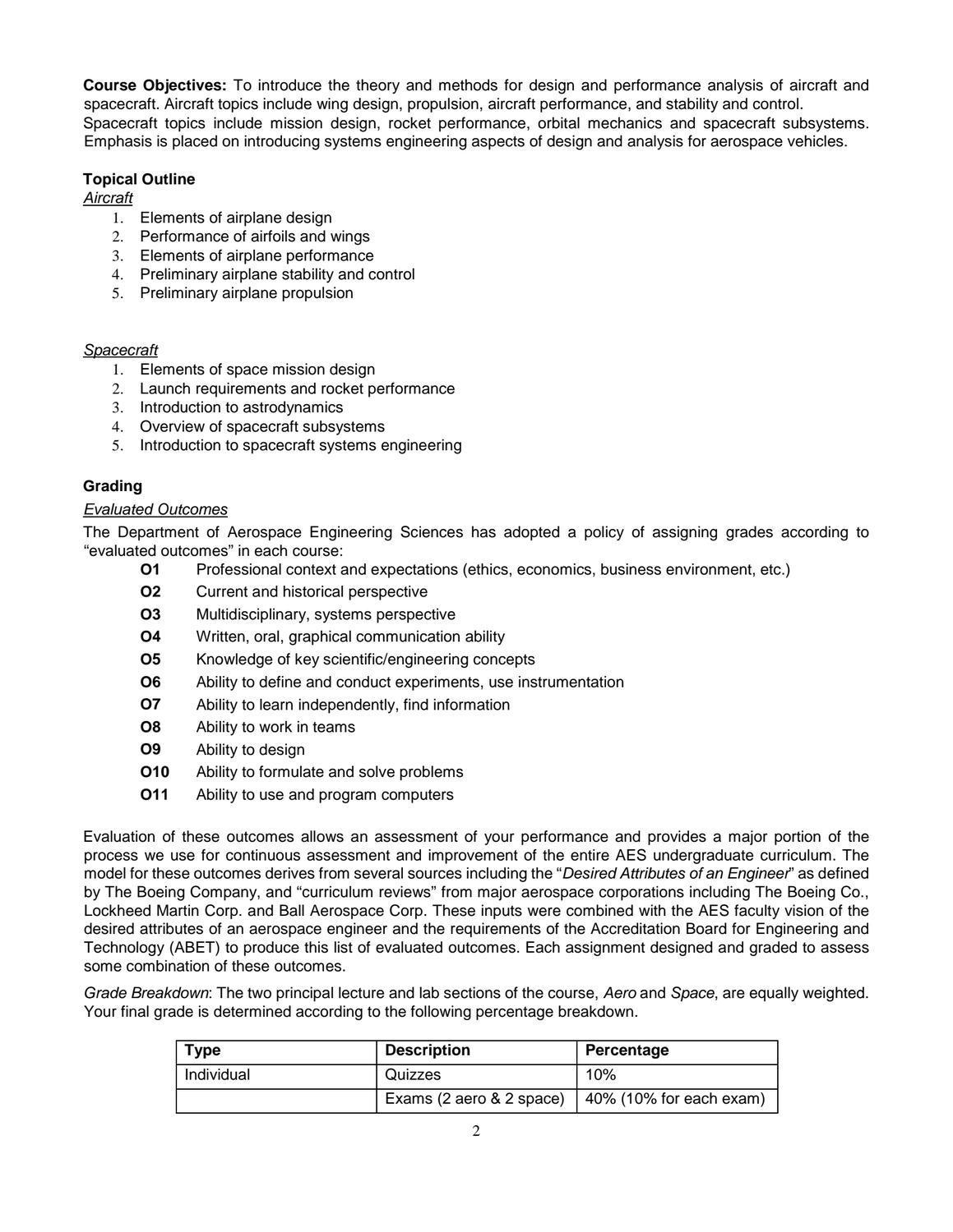| Group | Homework*           | 10%                   |
|-------|---------------------|-----------------------|
|       | Lab Reports**       | 20% (1 aero, 1 space) |
|       | Lab Presentations** | 20% (1 aero, 1 space) |
| Total |                     | 100%                  |

*\* Although homework must be submitted individually, it can be discussed, therefore, counts as a 'group' grade. \*\* Lab reports and/or presentation scores may be adjusted by instructors for individuals based on team peer evaluations.*

*Grading Philosophy:* Assignments and evaluations are graded to an absolute standard designed to assess your level of competency in the course material. Minor adjustments may be made in the determination of final letter grades, but there is a limited amount of "curving" in this course. The final grade indicates your readiness to continue to the next level in the curriculum, which requires a C or better to meet AES pre-req standards. The faculty have set these standards and expectations based on our education, experience, interactions with industry, government laboratories, others in academe, and according to criteria established by the ABET accreditation board.

**IMPORTANT:** The course grade is primarily dependent on individual measures of competency, i.e. exams and quizzes. The other course assignments are designed to enrich the learning experience and to enhance individual performance, not to substitute for sub-standard individual competency. Accordingly, group assignment grades (labs and homework) are only incorporated into the final grade when the individual grade (made up of quizzes and exams) is a C or better. **In other words, if your individual score average is below a C, then the group-based grade fraction will not be averaged in to your final grade, which will now be based solely on your individual score.** This policy makes it important to use the group assignments as opportunities to enhance your own learning and not simply rely on your team members to 'divide and conquer'. If the work in the assignment is split up among group members, be sure that the learning is not also split up, but is shared among the whole group (i.e., everyone is accountable for and knowledgeable of all parts of their team's collective product).

#### **Important Notes and Class Policies:**

- 1. Emails will be responded to during business hours, i.e. Monday through Friday, 8:00 am 5:00 pm. Emails regarding exams or lab reports which are received 24 hours or less before the exam or lab report deadlines may not receive a response. Students are encouraged to attend office hours in lieu of emails as it enables clarity and learning.
- 2. Homework assignments are due per due date & time stated on the Canvas course site. Quiz questions for a grade may be given at any point during any class, so be sure to attend regularly and arrive on time with a functioning clicker! If you must miss class for an excused absence, you may submit your homework early. Late homework submittals are not accepted.
- 3. In the case of homework, laboratory reports, presentations, or exam conflicts, you must make arrangements with the professor at least two weeks in advance. There are no unexcused make-up assignments or exams without official documentation for the absence (e.g., doctor's note, jury duty, etc.)
- 4. A homework assignment may have several problems and although only a few randomly selected questions will be graded for each set, your grade will reflect completion of all assigned parts. Solutions, however, will be provided to you for all the problems.
- 5. Group collaboration is permitted on homework, but efforts are individual. This means you may discuss the means and methods for solving problems and even compare answers, but you are not free to copy someone's work or the solutions manual. The homework you submit must be your own. *Keep in mind that solving problems yourself reinforces learning the material.*
- 6. Collaboration on quizzes or exams, using another student's work as your own, or allowing another student to use your work as their own, is considered academic misconduct and will not be tolerated. If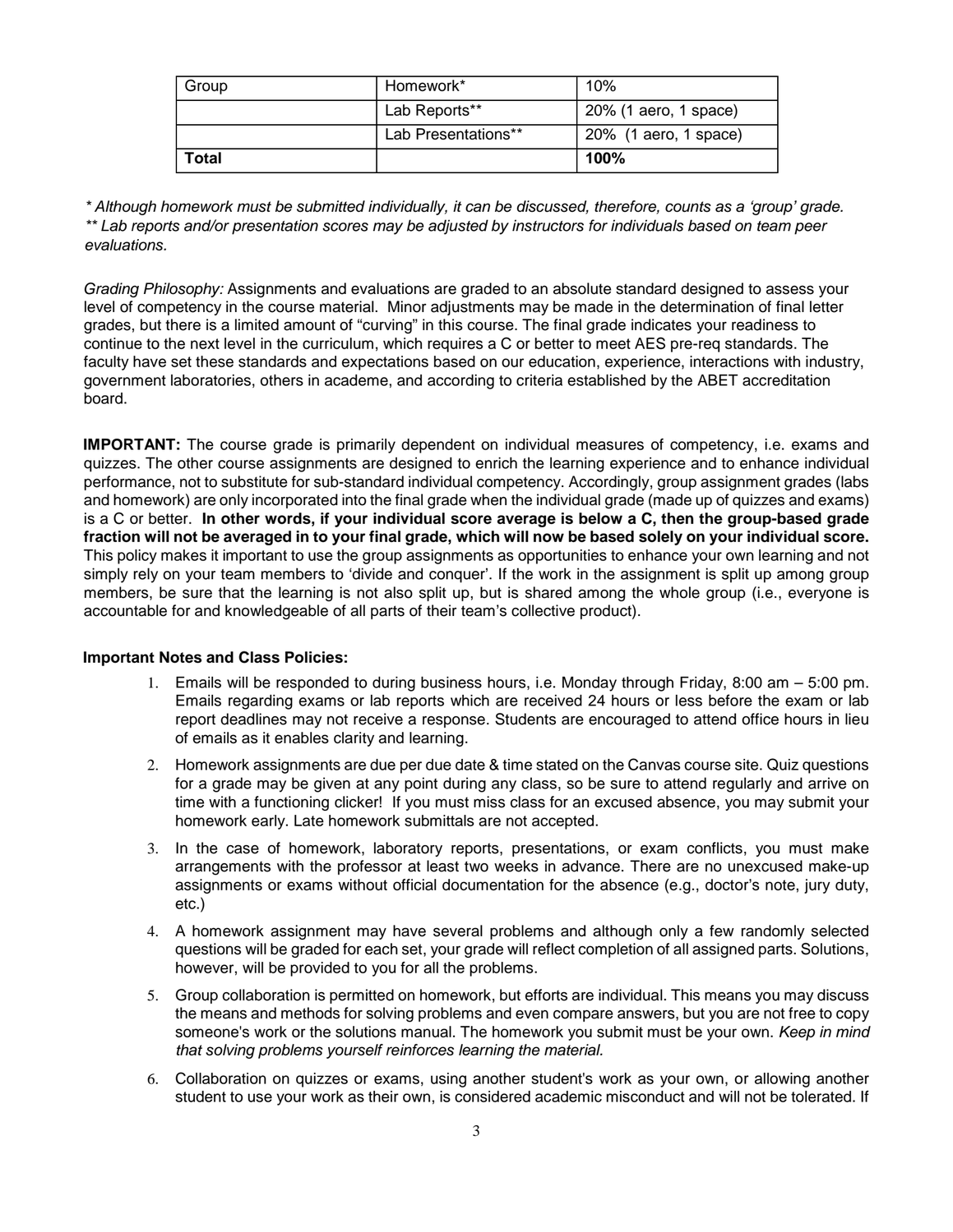you are caught in any of these activities, you may receive a grade of "F" for the course and a report will be made to the Office of Student Conduct & Conflict Resolution.

- 7. All assignments will be submitted electronically (unless otherwise stated) via the Canvas course site. All homework must be handwritten and either scanned or utilize a digital writing software (OneNote, Apple Notes, etc). Work must be neat and readable with adequate spacing and margins. You are responsible for legibility - no reevaluation will be granted for illegible submissions. You are responsible for ensuring your digital upload contains all your work and properly uploads to the Canvas site. *Always check your uploaded assignment turn-ins! Noncompliant or unacceptably illegible submittals will be returned ungraded with a score of zero.*
- 8. Your name (last, first), assignment number, and due date should be visible in the upper portion of each page. Final answers must be indicated with an arrow or box, or underlined. Multiple answers (when only one is required) will be counted as incorrect.
- 9. Experimental lab reports should be completed using digital word processing program (Word, LaTex, PDF, etc). All group member names with relevant assignment information must appear on the cover page. Bottom line - submit all work with a professional appearance. *Neatness, clarity, and completeness really do count in the work world!*
- 10. Detailed guidelines for laboratory reports and presentations will be distributed and reviewed separately. Labs are written up and presented in groups, and initially graded as a group effort. Final individual grades for each lab assignment, however, will reflect an anonymous peer evaluation of the group members and professor assessment. The peer assessment is a multiplying factor that can significantly alter your individual grade relative to the group grade. This is done to promote fairness in assigning group grades where individual contributions to the group's work may be unequal, but also to promote equal contribution from all group members.
- 11. Assignment and Exam Regrade Policy: If you would like to submit a regrade request for any assignments or exams you must email the regrade request to all instructors (Prof Clark, Prof Mah, and Prof Johnson) within *2 weeks of the graded assignment return date*.
	- The regrade request must include a pdf of your graded exam, along with a paragraph in the email stating the problem number, grading issue, and what you believe the correct grade should be.
	- Points can be added OR removed based on correctness. Therefore, if a mistake was made in grading and too few points were awarded, the regrade request may increase the final score, however if the professor finds a mistake was made in grading and too many points were awarded, then the regrade request may lower the final score.
	- For every exam, a random sampling of exams will be scanned and saved. *DO NOT ALTER YOUR EXAM IN ANY WAY IF YOU PLAN ON SUBMITTING FOR REGRADE.*
- 12. Always have a clicker and a calculator in the lectures. If you forget to bring your clicker to class (or your battery dies), you will be allowed to submit your answers on paper for one quiz only. A score of zero will be assigned for subsequent quizzes for a forgotten or inoperable clicker.
- 13. Use of MATLAB is required unless otherwise stated for labs.
- 14. Attendance at all scheduled lecture/discussion and laboratory periods is expected. Some of the material covered in class is not in the textbook. This policy does not apply for any exams or quiz days. There will be no unexcused exam makeups provided. If you miss an exam, course instructors will evaluate each case on an individual basis based on the context and information available to make a determination if a makeup exam will be provided. Students are encouraged to provide as much documentation as possible to enable an informed decision.
- 15. If you have three or more final exams scheduled on the same day, you are entitled to arrange an alternative exam time for the last exam or exams scheduled on that day. To qualify for rescheduling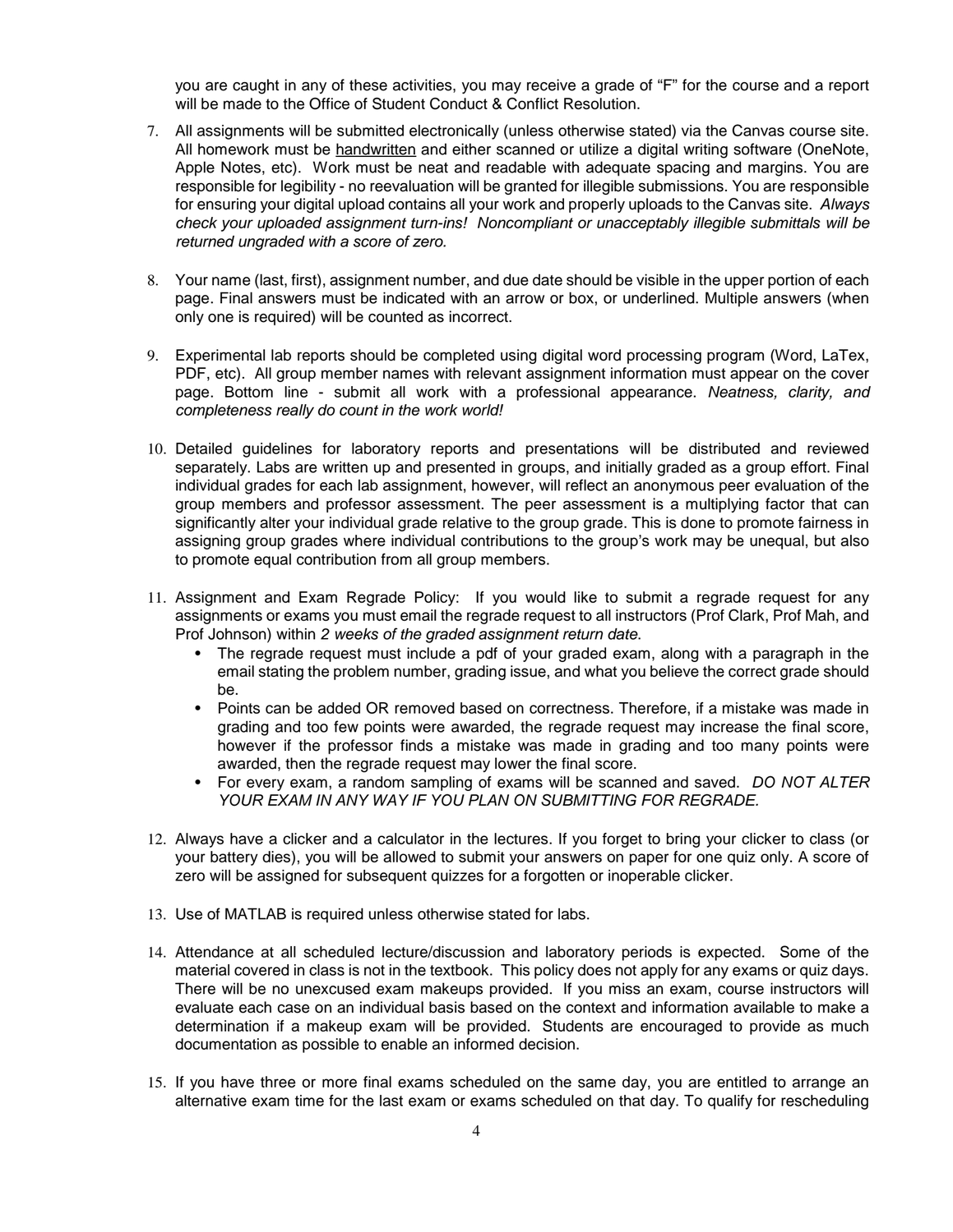final exam times, you must provide evidence that you have three or more exams on the same day, and arrangements must be made with your instructor no later than the end of the sixth week of the semester

- 16. Any other medical or studies-related needs of absence that are known (non-emergency) should be communicated and approved ahead of the date of occurrence.
- 17. Expect new material to be presented in both the lecture/discussion and laboratory periods. Quizzes and exams can cover all material in the course including lectures, homework and laboratory work.
- 18. Rationale for course assignments and evaluations:
	- Assigned reading assignments are to be completed before the start of the lecture period. Accompanying your reading assignment will be questions to help guide your reading and prepare you for graded quiz questions given during lecture. The lecture discussions can include graded quiz questions to help evaluate grasp of key concepts. The lectures will help clarify and supplement your reading and to prepare you for the homework assignments and exams.
	- Homework reinforces the mental processes that help you to become proficient in a subject. In addition to the assigned homework, we encourage you to work additional problems for practice and make summary notes for yourself. Before beginning any homework assignment, you should read the relevant text sections and work through the examples in the text.
	- Experimental laboratory exercises are more complex than the homework and require special equipment (such as the wind tunnel). You will work in teams to collect and analyze the data, as well as write up the experimental laboratory report.
	- Exams and quizzes provide a gauge to determine what you have learned individually.
	- Design projects help you to learn how to synthesize the basic concepts, methods, and tools presented in the course curriculum by combining theory and practice. The team-oriented lab approach will give you experience in the benefits and challenges of working and cooperating in groups, as is typical in this industry.
- 19. *Safety is priority #1 in the PILOT laboratory.* Anyone violating rules of safe conduct may receive a zero for the laboratory exercise and may be restricted from the PILOT. Use of PILOT facilities is a privilege, not a right, and you must conduct yourself according to the PILOT rules and regulations. Those endangering themselves, others, or laboratory equipment by their unsafe conduct will not maintain their access privileges. Failure to wear appropriate safety gear will result in a 10% grade penalty for the lab.
- 20. Use of electronics in the classroom aside from taking notes is strongly discouraged.
- 21. Professional behavior and considerate communication practices are expected at all times. Any questions, comments or concerns you may have should be respectfully voiced to your peers or the professor either in person or via email.

#### **ACCOMMODATION FOR DISABILITIES**

If you qualify for accommodations because of a disability, please submit your accommodation letter from Disability Services to your faculty member in a timely manner so that your needs can be addressed. Disability Services determines accommodations based on documented disabilities in the academic environment. Information on requesting accommodations is located on the Disability Services website. Contact Disability Services at 303-492-8671 or dsinfo@colorado.edu for further assistance. If you have a temporary medical condition or injury, see Temporary Medical Conditions under the Students tab on the Disability Services website.

#### **CLASSROOM BEHAVIOR**